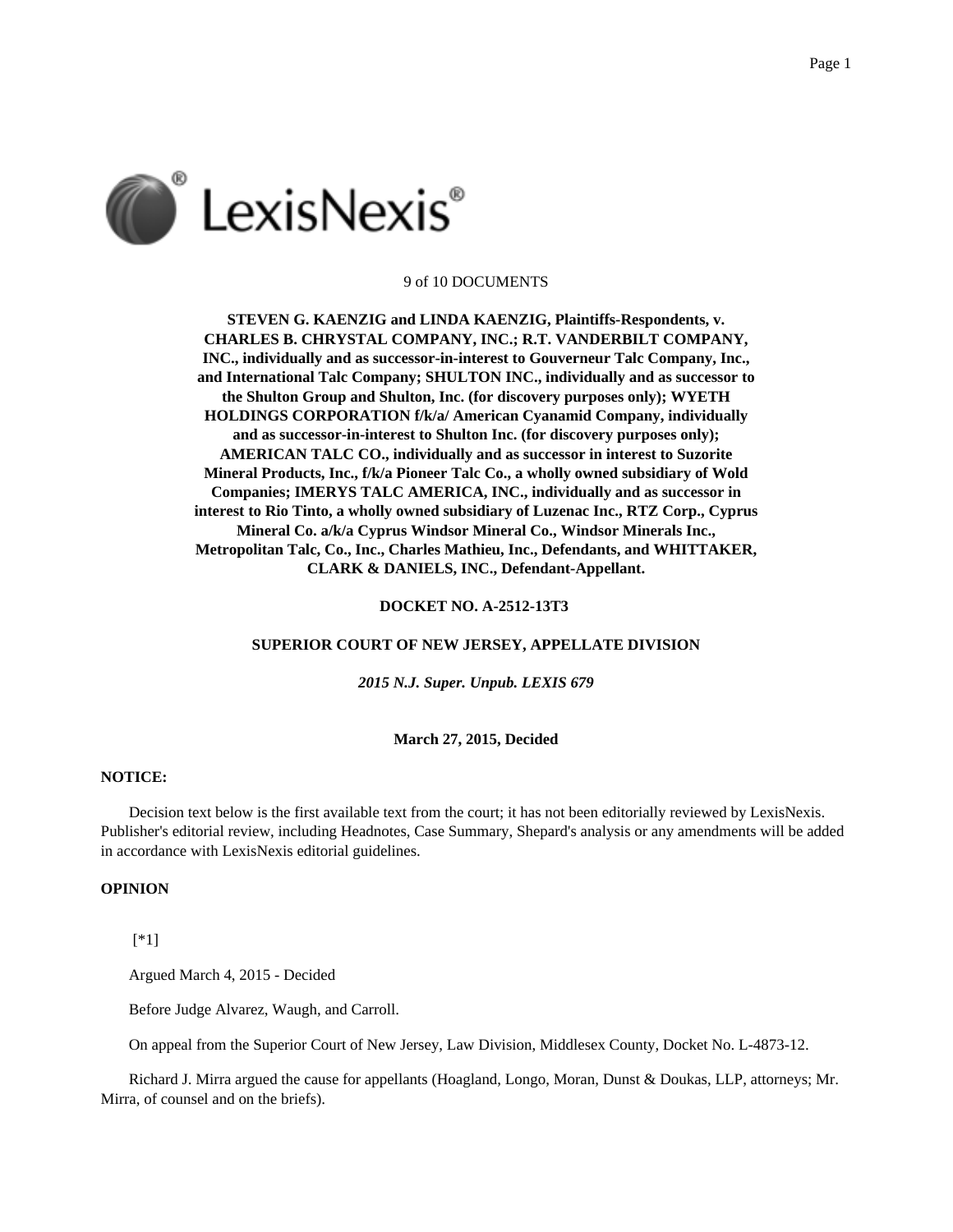Jeffrey P. Blumstein argued the cause for respondents (Szaferman, Lakind, Blumstein & Blader, P.C. and Levy Konigsberg, LLP, attorneys; Robert E. Lytle and Moishe Maimon, on the brief).

### PER CURIAM

In July 2012, plaintiffs Steven G. Kaenzig and Linda Kaenzig filed an asbestos litigation complaint asserting claims of negligence and products liability against several defendants, including Whittaker, Clark & Daniels, Inc. (defendant).[1] Defendant was the primary supplier of raw talc to Shulton, Inc., the company that owned the Mays Landing facility (the facility) where the asbestos-contaminated Old Spice and Desert Flower talcum powder was produced. Plaintiffs alleged that Steven contracted mesothelioma as a result of his exposure to the talc, through contact with his father, who worked at the facility from 1967 to 1975.

Defendant filed several pretrial motions, including [\*2] a motion to compel plaintiffs to produce testing data and reports prepared by an expert, whom plaintiffs had consulted but did not intend to call at trial, on three "vintage" samples of Old Spice and Desert Flower talcum powder products. The judge denied the motion, but ordered plaintiffs to provide defendant with the samples. The judge also denied defendant's motions to exclude testimony by plaintiffs' experts Sean Fitzgerald, a geologist, and Jacqueline Moline, M.D., but barred Fitzgerald's testimony as to his testing of the "vintage" samples he had received from the non-testifying consulting expert.

Following a trial in October and November 2013, a jury awarded plaintiffs \$1.6 million in compensatory damages. On appeal, defendant challenges several pretrial and trial evidentiary rulings, and the denial of its motions for judgment notwithstanding the verdict (JNOV) and a new trial. After reviewing the record in light of the contentions advanced on appeal, we affirm.

# I.

To lend context to defendant's arguments, we categorize the pertinent facts and procedural history drawn from the record on appeal.

## A. Exposure

From 1967, when Steven was born, until 1975, when Shulton's production [\*3] facility moved, Wilfred Kaenzig ("Wiz"), Steven's father, worked as a warehouse supervisor and manager at the facility. The facility received a weekly delivery of approximately 40,000 pounds of raw powdered talc, and generally kept 60,000 to 80,000 pounds in stock for use in the manufacturing of cosmetic talcum powder products. According to Wiz, defendant supplied ninety-nine percent of the raw talc used in the facility.

Before leaving work, Wiz attempted to brush the talc dust off his hair and clothes, but some residue always remained. Upon arriving home, and before he changed or showered, Wiz interacted with Steven by picking him up when he was a baby, and by playing and wrestling with him when he was older. When Steven was a child, his mother also laundered Wiz's talc-dust-coated work clothes in close proximity to her son. Wiz indicated that he probably brought talc dust home every working day, from the day Steven was born in 1967, until Shulton moved the talc manufacturing facility to Tennessee in 1975 - a move that was motivated by complaints from purchasers of some of Shulton's "high-priced" products that its product containers were coated with talc dust.

Steven was diagnosed [\*4] with peritoneal mesothelioma in October 2011. He testified that he could not recall having been exposed to asbestos after 1975, and denied he was exposed to asbestos during his job as a residential fiberglass insulation installer. He explained that when he began installing fiberglass insulation in 1988, the dangers of asbestos were well known and its use in installation had been discontinued. Further, he had always worked exclusively in residential settings, had been trained to recognize asbestos, had never removed insulation from a residence, and would not install fiberglass insulation in an older home until all of the asbestos insulation had been removed.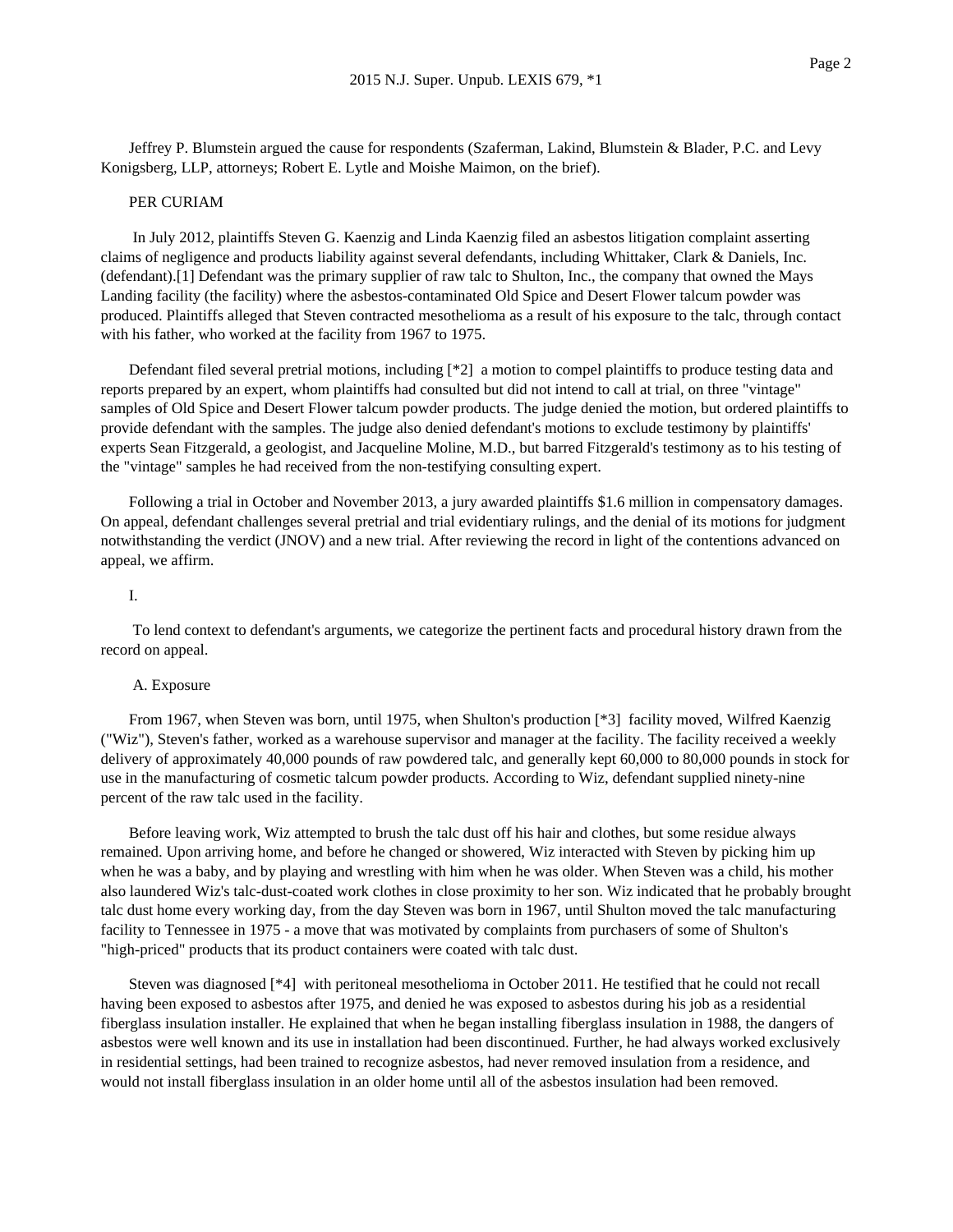## B. Plaintiffs' expert witnesses

Fitzgerald, plaintiffs' expert in geology, microscopy, and asbestos analysis, opined that the raw talc defendant sold to Shulton from 1967 to 1975 was contaminated with asbestos. His opinion was based on: (1) geological surveys of the areas where the talc was mined; (2) defendant's testing of the grades of raw talc sold to Shulton; and (3) independent historical testing of Shulton's talcum powder products. He noted that defendant had stipulated that from 1967 to 1975, it sold Shulton three different [\*5] grades of asbestos from three different mines located in northwest Italy, Alabama, and North Carolina.

It was undisputed that the geological surveys confirmed the presence of asbestos in all three mines. Tests performed on the raw talc samples from the mine in Italy were also positive for asbestos, and were consistent with the geological survey of that mine. Additionally, tests of samples of the talcum powder products produced at Shulton's facility were positive for asbestos.

Fitzgerald concluded that even the very small percentage quantities of asbestos in the raw talc that defendant sold to Shulton could result in significant exposure. He calculated that a fifty-pound bag of talc contaminated with one percent tremolite would yield a half-pound of asbestos, or trillions of asbestos fibers. Moreover, because talc, unlike other products that contain asbestos such as drywall, is inherently friable, it "very easily releases asbestos" into the air. Thus, low bulk levels of asbestos in talc can yield high levels of airborne asbestos. Further, "the aerodynamic nature of asbestos keeps it suspended in the air column for very long periods."

Moline, plaintiffs' expert in occupational and environmental [\*6] medicine, specifically asbestos-caused diseases, opined that bystander exposure to asbestos-contaminated talc is a cause of peritoneal mesothelioma, and that Steven's condition developed as a result of his exposure to defendant's asbestos-contaminated talc through contact with his father.

With regard to general causation, Moline explained that asbestos contains microscopic fibers that are easily inhaled deep into the lungs. Exposure to all types of asbestos, including those found in defendant's raw talc, can cause mesothelioma, a rare and fatal cancer. In support of her opinion, Moline cited to a case report from Italy where a young man developed peritoneal mesothelioma from using "significant amounts of cosmetic talc" from age nine to twelve.

Moline testified that there is no safe level of asbestos exposure, and that mesothelioma tends to occur in individuals who have had low levels of exposure. She stated that there are "numerous studies" finding that individuals who were exposed to low levels of asbestos through "take-home" or bystander exposure had developed mesothelioma. She explained that although "take-home" exposure is usually a "lower level" than direct exposure, the exposure [\*7] can be for a longer period of time because people spend much more time in their homes.

With regard to specific causation, Moline testified that Steven had "no occupational source of asbestos," and that his "only source of asbestos exposure came through the household contamination from his . . . father's work." In any event, even if Steven had been exposed to asbestos from some other unknown source, it "definitely" would not change her opinion that exposure to defendant's raw talc caused Steven's mesothelioma, as both exposures would be contributing factors to his developing the disease. Moline opined that Steven's diagnosis of mesothelioma in 2011 was entirely consistent with his exposure to defendant's asbestos-contaminated talc approximately forty years earlier, because the average latency period for mesothelioma is thirty to forty years. Moreover, it was not unusual that Wiz, who worked directly with the talc, did not develop mesothelioma, while Steven, who was indirectly exposed, did, because individuals have different susceptibilities to carcinogens. Moline noted that some studies have also shown that children who are exposed to asbestos at a young age are at greater risk of developing [\*8] mesothelioma than adults.

## C. Damages

In May 2011, Steven began experiencing severe abdominal pain. In October 2011, he was diagnosed with malignant peritoneal mesothelioma.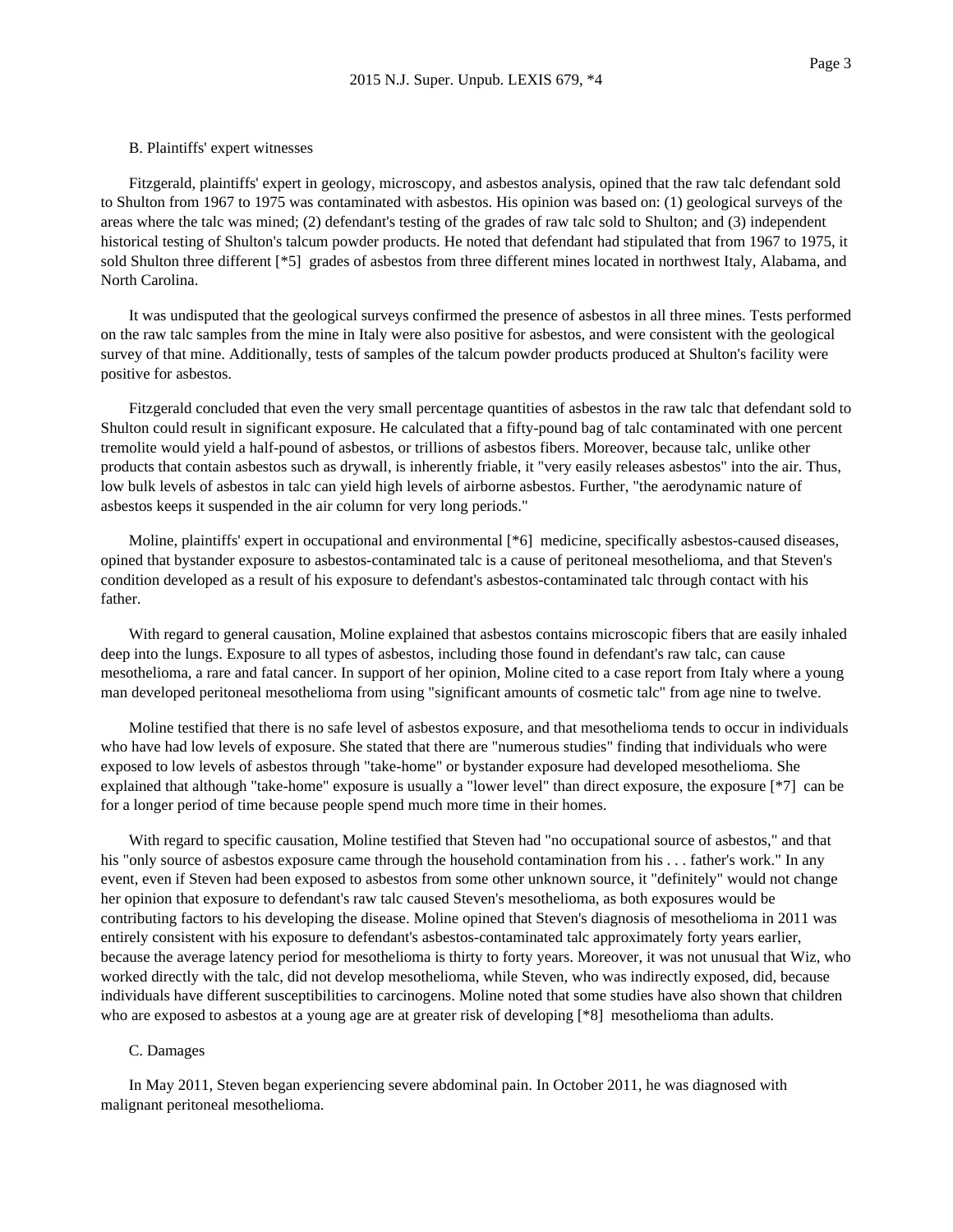In June 2012, Steven underwent peritoneal debulking surgery, which involved removing his peritoneum (the membrane that lines the abdomen), gallbladder, and part of his colon. The surgeon, Dr. Paul Sugarbaker, also removed tumors from throughout his chest cavity and pelvic area, including nodules from his diaphragm, liver, omentum (the protective tissue shielding the stomach), small intestine, right testicular vessels, rectum, and bladder. Following the surgery, Steven underwent four months of chemotherapy, lost forty pounds, could not eat solid foods for months, and experienced problems with nausea and liver abnormalities. Although Sugarbaker expressed optimism about Steven's prognosis, Moline noted that mesothelioma tends to "recur," in which event it is very aggressive and usually fatal.

Steven testified that he returned to work in October 2012, even though he had not fully recovered, because as a sole proprietor he earned no income while he was out of work and he needed to support his family. Plaintiffs both [\*9] testified without objection that they had to borrow \$20,000 from Steven's father to pay for a portion of the surgery because they had been "fighting" with the insurance company to cover its cost, and could not wait for months to get through all of the "red tape." They also testified without objection that they had borrowed money from Linda's parents to pay their mounting bills, and had received money from the local fire company that held a fundraiser on their behalf.

Further, Linda testified without objection that their insurance company had recently denied coverage of a PET scan for Steven, because his "disease was too advanced." As a result, they were "trying to get through [the] red tape" because it was "such a long road" for Steven to "get back to somewhat normalcy," and he has "another fight" with the insurance company "on his hands."

## D. Defendant's expert witnesses

Michael Graham, M.D., defendant's expert in forensic and environmental pathology, and Kenneth Mundt, defendant's expert epidemiologist, opined that Steven's mesothelioma was not caused by his exposure to defendant's talc and that forty percent of peritoneal mesothelioma cases in men are idiopathic. They explained that [\*10] the absence of any reported cases of mesothelioma in any of the workers at the three mines supported a conclusion that the workers had not been exposed to asbestos. Further, they opined that even if the raw talc had contained some low levels of asbestos, as a bystander, Steven was not exposed to levels sufficient to develop peritoneal mesothelioma. According to Graham, there was no evidence of mesothelioma in Steven's lungs, which indicated that Steven had developed the disease from an unknown cause and not by inhaling asbestos dust.

#### E. Verdict

The jury returned a verdict in plaintiffs' favor, awarding Steven \$1.4 million for pain and suffering, and Linda \$200,000 for loss of consortium. On December 20, 2013, the court denied defendant's motion for a new trial or JNOV, and on January 2, 2014, issued a final judgment.

On appeal, defendant presents the following points for our consideration:

I. Dr. Millette's data should have been given to the defendant because it is the only information showing the state of the talc as it existed when he received the Shulton product samples.

II. Dr. Moline's Testimony was inadmissible "net opinion" and should not have been presented to the jury.

[\*11] III. Dr. Moline's remarks regarding another Shulton employee with mesothelioma were improper and prejudicial.

IV. The trial court erred in precluding defendant's corporate representative from testifying at trial.

V. Plaintiff failed to prove that a failure to warn caused the plaintiff's exposure to asbestos in the defendant's talc and that exposure to asbestos in the defendant's talc was the medical cause of his mesothelioma.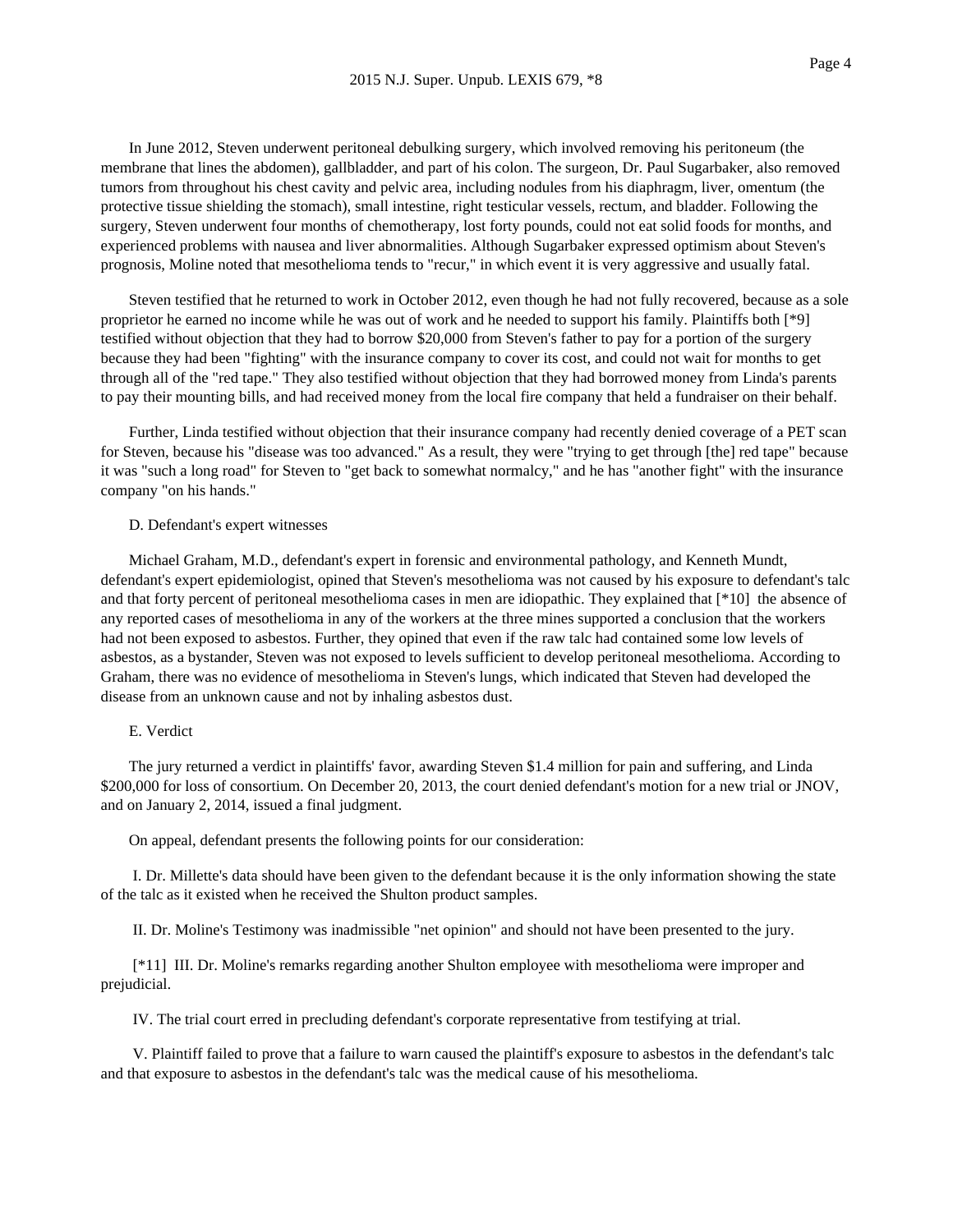VI. Plaintiffs' testimony with respect to lack of insurance and financial hardship was improper and prejudicial.

VII. Plaintiffs' closing argument unfairly prejudiced defendant by suggesting that defendant failed to prove elements that were not defendant's burden to prove.

VIII. The jury verdict must be set aside as the product of improper compromise based upon sympathy rather than the facts.

We address these arguments in turn.

II.

A.

Defendant argues in its first point that the judge erred in denying its motion to compel plaintiffs to produce "raw data" and reports concerning testing allegedly performed by James Millette, Ph.D., a non-testifying consulting expert, on three "vintage" samples of Old Spice and Desert Flower talcum powder. We disagree.

Plaintiffs [\*12] had initially retained the law firm of Early, Lucarelli, Sweeney & Meisenkothen, LLC ("the Early firm") to represent them in this matter. In April 2012, a paralegal at the firm purchased, from an unnamed seller on eBay, three "vintage" talcum products that had been produced at the facility in the 1960's and mid-1970's. The Early firm retained Millette "for pre-suit review and consultation," not as a litigation expert. After conducting its pre-suit investigation, the Early firm referred the case to Levy, Phillips & Konigsberg LLP ("the Levy firm").

In February 2013, the Levy firm obtained the "vintage" samples from Millette and sent them to their litigation expert, Fitzgerald, for testing. In his August 2013 deposition, Fitzgerald stated that he knew from reviewing the chain of custody that the "vintage" samples had been sent to Millette, but he did not know what kind of testing, if any, Millette had done on the samples, nor had he reviewed or relied on those results in forming his opinion.

In September 2013, defendant sought Millette's "raw testing data" and any written reports and analyses of such data. The judge denied the application, finding that defendant had "not demonstrated [\*13] exceptional circumstances" as required by *Rule 4:10-2(d)(3)*, because it had the "ability to test the samples." However, the judge ordered plaintiffs to provide defendant with the samples tested by Millette. Plaintiffs complied with the order.

Thereafter, the judge barred Fitzgerald from testifying at trial as to the results of his testing of the "vintage" samples. The judge found that plaintiffs could not establish a chain of custody during the forty years from the time the products were manufactured at the Shulton facility in the 1960's to the mid-1970's, to the time they were purchased on eBay in 2012.

Under our court rules, a civil litigant is entitled to "broad discovery of the expert witnesses whom an adversary expects to call to testify at trial." *Washington v. Perez, 219 N.J. 338, 361 (2014)*. However, discovery of the opinions of an expert who is not expected to testify at trial, such as Millette, is only permitted upon a showing of "exceptional circumstances," as set forth in *Rule 4:10-2(d)(3)* as follows:

A party may discover facts known or opinions held by an expert (other than an expert who has conducted an examination pursuant to *R. 4:19*) who has been retained or specially employed by another party in anticipation of litigation or preparation for trial and [\*14] who is not expected to be called as a witness at trial only upon a showing of exceptional circumstances under which it is impractical for the party seeking discovery to obtain facts or opinions on the same subject by other means.

The "exceptional circumstances" test is strictly applied and rarely satisfied. *Graham v. Gielchinsky, 126 N.J. 361, 374 (1991)*. "Permitting a party to use non-discoverable expert testimony obtained by an adversary does not advance the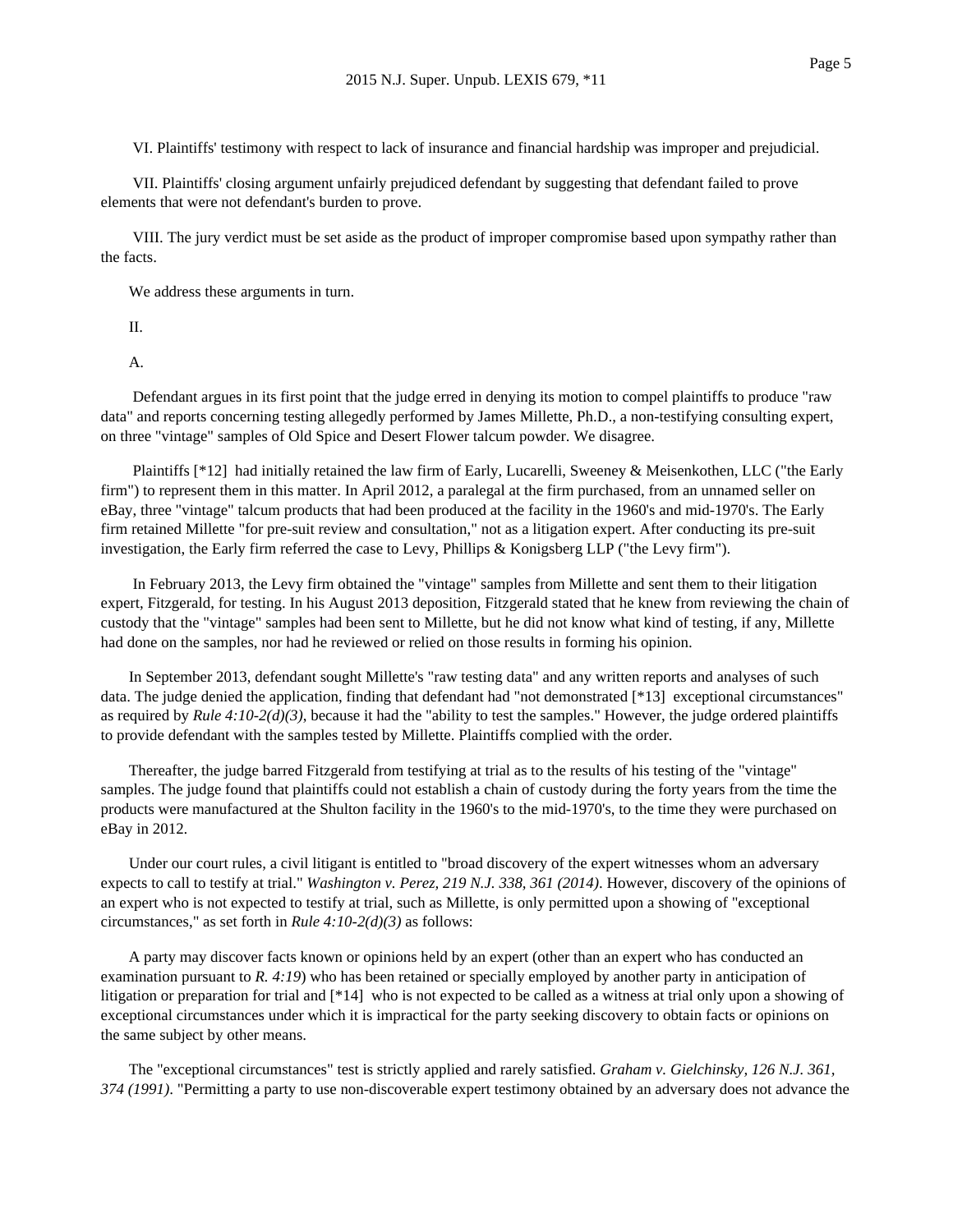efficient administration of trials and the fair balance of the parties' interests in the absence of exceptional circumstances." *Id. at 371* (citations and internal quotation marks omitted).

Typically, the exceptional circumstances test "is met in such cases where evidence, after examination by one party's expert, is no longer extant or available to the other party for examination." Pressler & Verniero, Current N.J. Court Rules, comment on *R. 4:10-2(d)(3)* (2015).[2] For example, exceptional circumstances can be shown where the evidence was destroyed during testing or examination. We apply an abuse of discretion standard to decisions made by trial courts as to whether a party satisfied the "exceptional circumstances" test. Moore, supra, 312 N.J. Super. at 377-78.

Contrary to defendant's argument, *Rule 4:10-2(d)(3)* is not limited to the discovery of reports, [\*15] but rather includes both "facts known" and "opinions" of a non-testifying expert. Raw test data is a "fact known," and is not, as argued by defendant, "analogous to a treating physician's observations of fact" in a *Rule 4:19* report.

In the present case, the trial judge correctly found that defendant failed to establish "exceptional circumstances" because the samples remained available for testing. The judge ordered plaintiffs to produce the samples, and they complied. Defendant was afforded the opportunity to have its experts test the samples, but chose not to do so. Defendant also failed to demonstrate why it could not procure its own "vintage" samples for testing, just as plaintiffs did. Further, the record is devoid of evidence to support defendant's argument that the samples were no longer available because they had been "mishandled, tampered with or altered," presumably by the Early firm, the Levy firm, or Fitzgerald. Accordingly, the judge did not abuse his discretion in denying defendant's motion to compel the production of Millette's test results.

#### B.

Prior to trial, defendant moved to bar Moline's expert testimony as an inadmissible "net opinion." Specifically, defendant contended that [\*16] Moline relied exclusively on Fitzgerald's misguided opinion in determining that defendant's talc contained asbestos, and thus she lacked a proper foundation for her conclusion that Steven's exposure to the talc caused him to develop mesothelioma. Defendant renews its challenge to Moline's testimony on appeal.

We apply a "deferential approach to a trial court's decision to admit expert testimony, reviewing it against an abuse of discretion standard." *Pomerantz Paper Corp. v. New Comm. Corp., 207 N.J. 344, 371 (2011)*. "[A] court must ensure that the proffered expert does not offer a mere net opinion." *Id. at 372*. A net opinion is "an expert's bare opinion that has no support in factual evidence or similar data . . . . " Ibid. An expert witness's opinions that are not reasonably supported by the factual record and an explanatory analysis from the expert may be excluded as net opinion. *Creanga v. Jardal, 185 N.J. 345, 360 (2005)*; accord *Greenberg v. Pryszlak, 426 N.J. Super. 591, 607 (App. Div. 2012)*. In general, an expert should provide the "whys and wherefores" supporting his or her analysis. *Beadling v. William Bowman Assocs., 355 N.J. Super. 70, 87 (App. Div. 2002)*. As we have explained, "'[e]xpert testimony should not be received if it appears the witness is not in possession of such facts as will enable him [or her] to express a reasonably accurate conclusion as distinguished from a mere guess or conjecture.'" *Dawson v. Bunker Hill Plaza Assocs., 289 N.J. Super. 309, 323 (App. Div.)* (alteration in original) [\*17] (quoting *Vuocolo v. Diamond Shamrock Chem., 240 N.J. Super. 289, 299 (App. Div.)*, certif. denied, *122 N.J. 333, (1990))*, certif. denied, *146 N.J. 569 (1996)*.

Initially, we note that the judge denied defendant's motion without prejudice to renew it at trial. Defendant did not renew the motion or object to Moline's testimony at trial. Moreover, on appeal, defendant does not challenge the denial of its motion to bar Fitzgerald from testifying.

Nor does defendant object to Moline's qualifications to render an expert opinion. The record establishes that she is a board-certified physician, specializing in occupational and environmental medicine. She has directed and reviewed training programs for the National Institute for Occupational Safety and Health (NIOSH), conducted research in asbestos-related diseases, performed epidemiological studies on asbestos exposure, treated thousands of patients with asbestos-related diseases in her clinical practice, and published approximately fifty scientific articles, many of which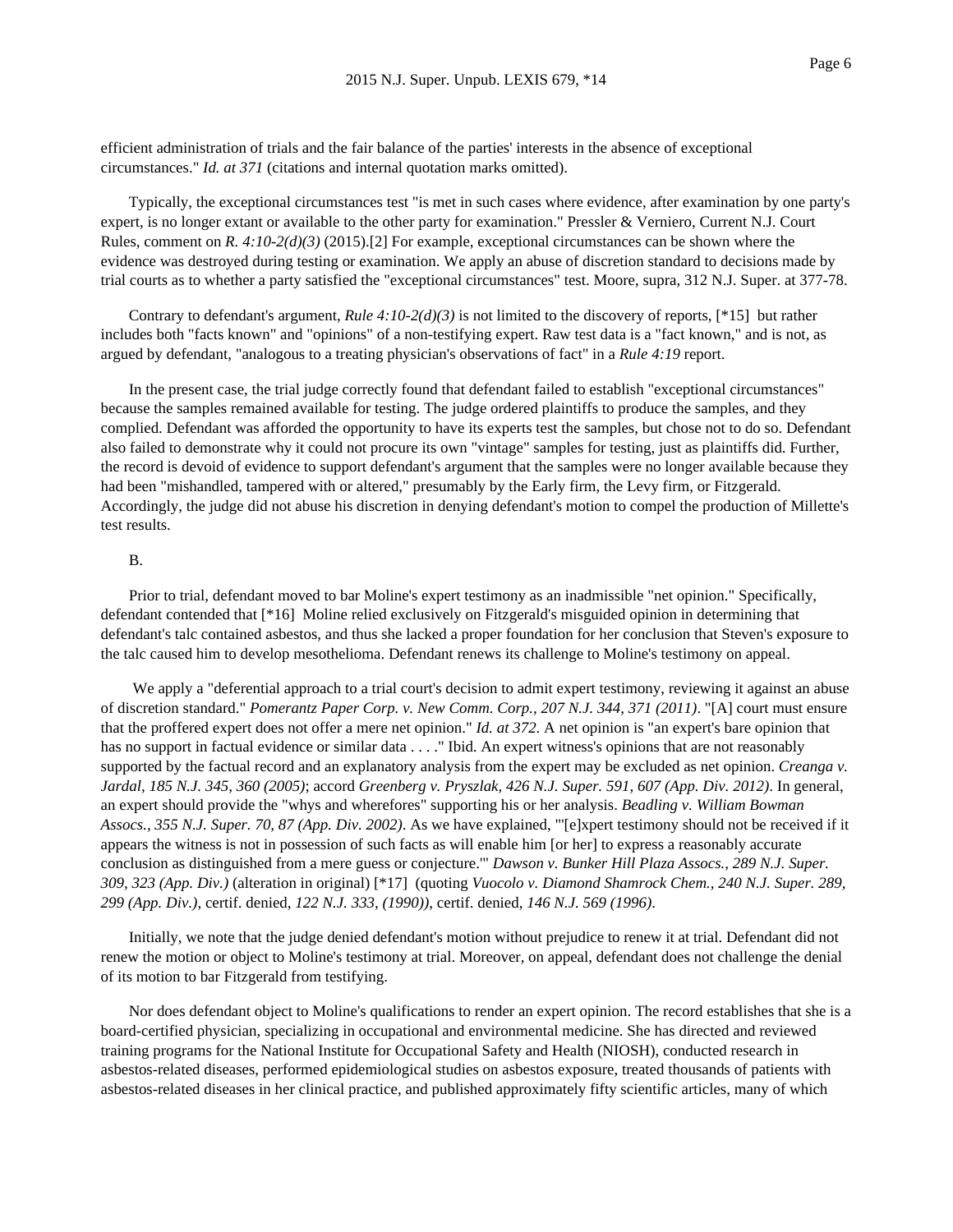concern exposure to asbestos.

In rendering her opinion on causation, Moline reviewed Fitzgerald's report, Steven's and Wiz's deposition testimony, and Steven's medical records. Her opinion that Steven was exposed to asbestos-contaminated talc through contact with his father was not [\*18] a net opinion because she relied not only on that information but also on the test results referenced in Fitzgerald's report indicating asbestos contamination in both the raw talc and the talcum products. See *Scully v. Fitzgerald, 179 N.J. 114, 129 (2004)* (fire investigator's opinion as to the cause of a fire not a net opinion when supported by facts contained in reports prepared by other experts). Moline further cited to a case report from Italy involving a young man who developed peritoneal mesothelioma from using "significant amounts of cosmetic talc."

Moline's opinion that low-level bystander exposure caused Steven to develop mesothelioma was also not a net opinion. In forming that opinion, she relied on her extensive knowledge about asbestos, including the fact that asbestos causes mesothelioma, that there is no safe level of asbestos exposure, and that mesothelioma tends to occur in people with low levels of exposure. She relied on Wiz's deposition testimony describing the extent of the talc dust at the plant and on his clothes, and Steven's lack of exposure to asbestos as an insulator. She testified that there were "numerous studies" showing that individuals were exposed to low levels of asbestos as bystanders. Accordingly, [\*19] the judge did not abuse his discretion in denying defendant's motion to bar Moline's testimony.

C.

Defendant argues in its point III that it was deprived of a fair trial by Moline's improper references to a mesothelioma claim by another worker at the facility. Defendant further contends that the trial judge's inadequate curative instruction did not remedy the inherent prejudice resulting from Moline's comments.

During cross-examination, defense counsel asked Wiz about the occurrence of mesothelioma cases among workers at the facility as follows:

Q. [D]o you recall saying [during depositions in 2012] that basically you were not aware of anyone at Old Spice or Shulton ever making a claim for an asbestos-related disease?

A. At that time, yes, I said that.

Q. Okay.

A. After the fact, after the deposition, Steve's lawyer I believe told me there was one other person.

Q. But -

A. I don't . . . recall his name.

Q. [B]ut you don't [sic] know of anyone when you were there . . . or anybody up to that point in time, correct?

A. Correct.

Defense counsel did not move to strike Wiz's comment.

At issue here, Moline subsequently testified in response to a jury question as follows:

Q. [The Court] This [\*20] next question, I'm just going to phrase it a little bit differently than it was written. In the medical literature have there been any documented cases of other children of Shulton workers getting [a] mesothelioma diagnosis?

A. I'm unaware of any other Shulton worker[s'] children. I'm aware of a Shulton employee who has mesothelioma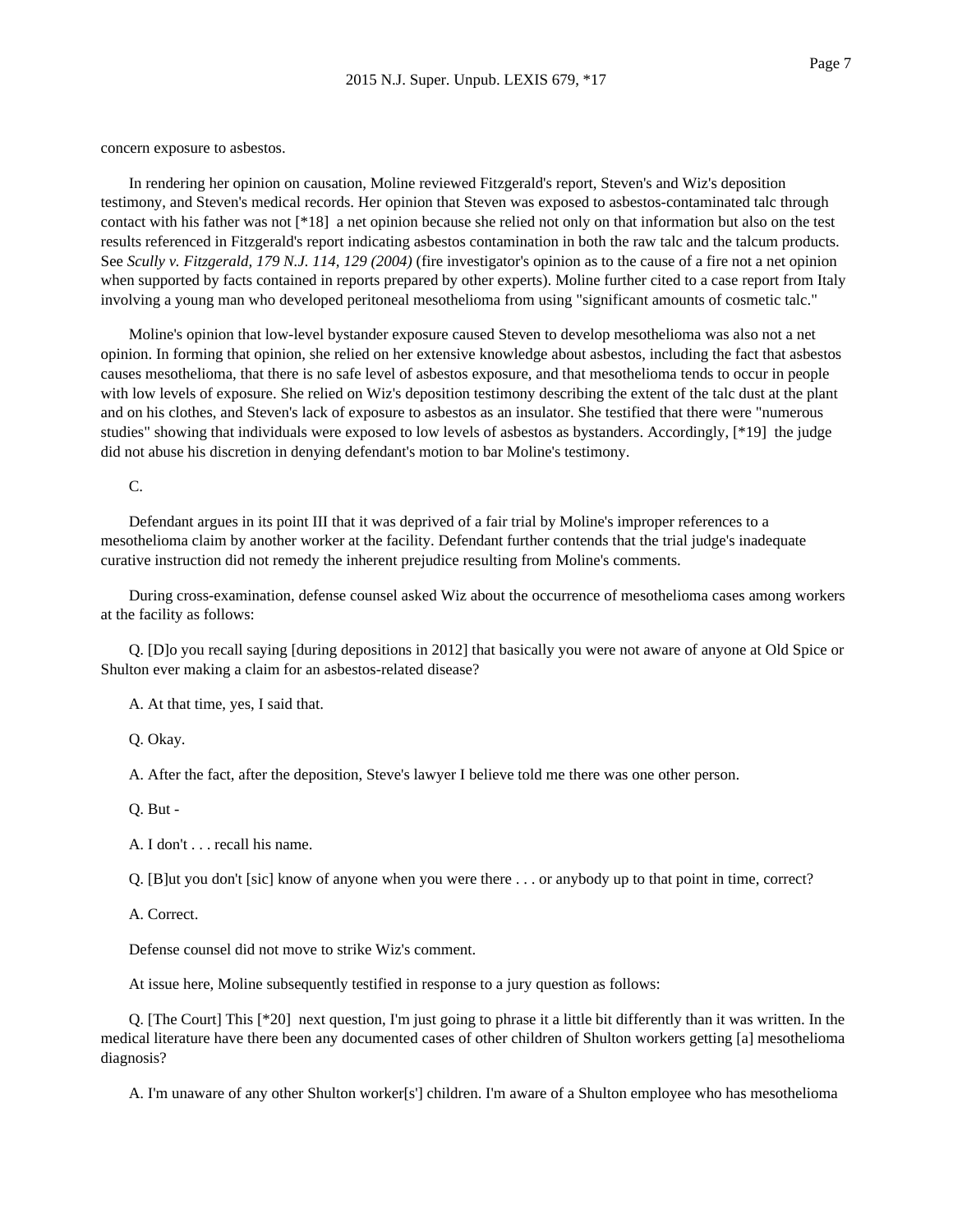Q. [The Court] Yeah, but that wasn't the question.

A. Okay.

. . . .

[Defense Counsel]: Your Honor, I'm going to move to strike Dr. Moline's last comments.

The Court: Yeah, the jury will disregard those last comments going into another worker at Shulton, and by that I mean that [it] should not enter into your discussions or your deliberations in a jury room. They say you can't unring a bell once it's been rung, so you've already heard it, but to the best that you can you should put it out of your mind and it should not be anything that should be discussed within your deliberations, okay?

Defendant did not object to the instruction.

In response to another jury question, Moline testified:

Q. [The Court] . . . I'm just going to ask the first part [of this question] and not ask the second one for legal reasons. Drawing [\*21] attention to a subject's exposure to aerosolized talc-containing asbestos fibers . . . and it's [sic] relationship to the development of mesothelioma in those subjects, could you please why [sic] in a factory full of employees with high levels of exposure to fibers there have been little or no reported mesothelioma cases, but yet in the plaintiff's case he did not have a high exposure and he developed the cancer?

A. Well, I don't know if I can respond to -- in the same way that -- there has been another case among --

[Defense Counsel]: Your honor --

Q. [The Court] Well, no, we're not going into other cases, okay?

A. But so -- but that's -- but that's asking me a question where I know that there's --

Q. [The Court] Well, we discussed that at sidebar.

A. I think that --

[The Court]: Then if you can't answer the question, we'll go on to the next set, okay?

A. Oh, okay.

Defense counsel did not move to strike Moline's comment, or move for a new trial on this basis. During closing argument, defense counsel stated that no asbestos-related disease had been reported by workers in defendant's mines, and that Wiz had testified that there was no "disease at Shulton."

The judge sustained defendant's [\*22] objection to Moline's very brief statement about another unnamed mesothelioma case at the facility. The judge then gave the jury a prompt instruction, cautioning them not to consider that information in their deliberations. The jurors are presumed to have followed those cautionary instructions. See *State v. Montgomery, 427 N.J. Super. 403, 410 (App. Div. 2012)*, certif. denied, *213 N.J. 387 (2013)*. Further, defendant did not object to the adequacy of the judge's curative instruction, nor move for a mistrial, thereby suggesting that counsel perceived no error in the instruction. See *Bradford v. Kupper Assocs., 283 N.J. Super. 556, 573-74 (App. Div. 1995)*, certif. denied, *144 N.J. 586 (1996)*.

In any event, defendant has failed to establish that it suffered prejudice sufficient to warrant a new trial as a result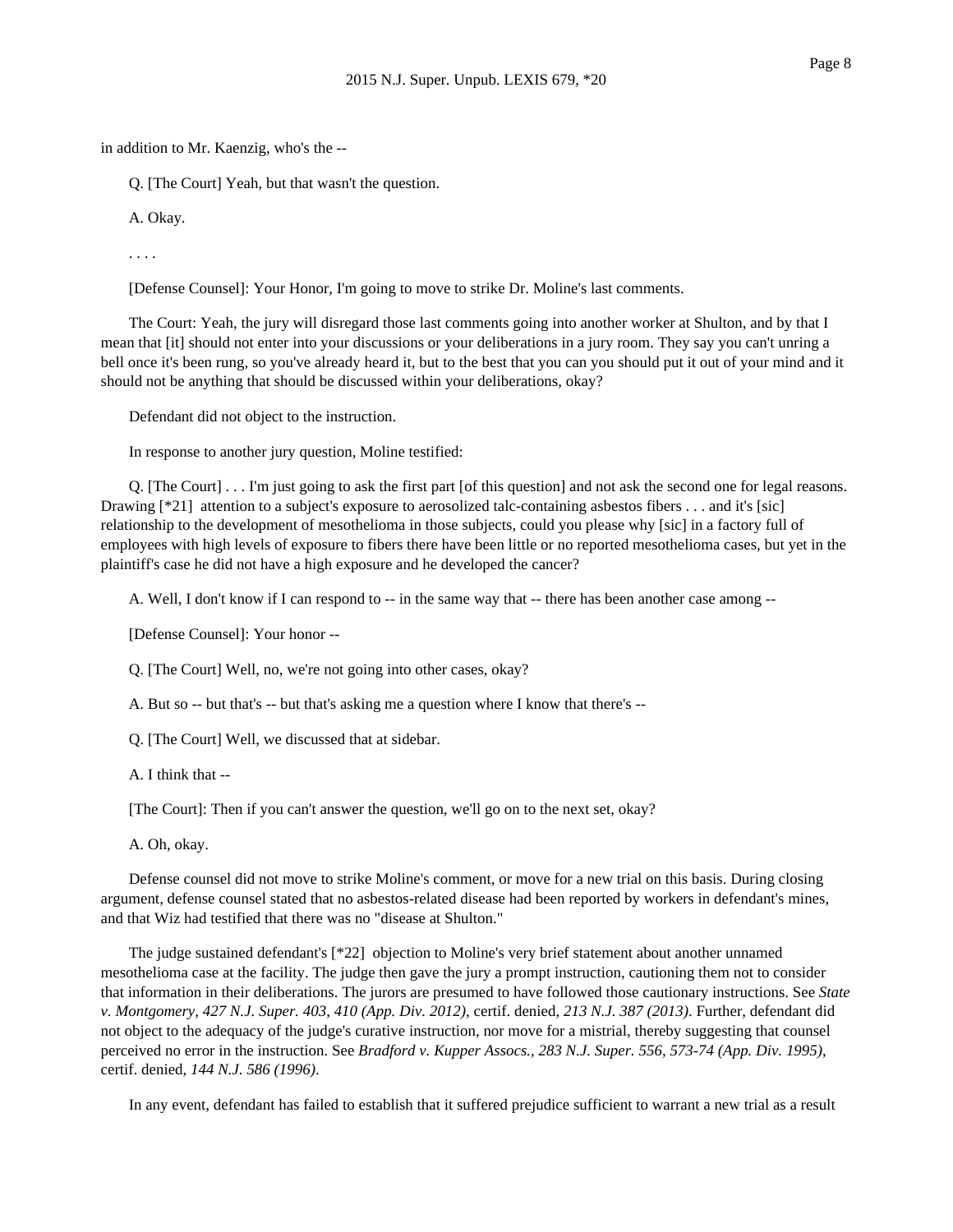of Moline's statement. This is so because defendant itself elicited testimony from Wiz that Wiz also had become aware of another mesothelioma case at the Shulton facility. Defense counsel then proceeded to comment on Wiz's testimony during closing argument.

D.

Defendant argues in its point IV that the trial judge erred in barring its corporate representative, Theodore Hubbard, from testifying that no employee had filed a workers' compensation claim for death or disability from mesothelioma caused by exposure to asbestos-contaminated raw talc at defendant's [\*23] South Plainfield facility.

The court held a *N.J.R.E. 104* hearing on plaintiffs' objection to Hubbard's proposed testimony. Hubbard, who began working for defendant in 1978 as a product manager, testified that from 1991, when he was promoted to executive vice president, to 2004, he was personally made aware of all workers' compensation claims filed against the company and coordinated those claims with the insurance companies. Prior to trial, he directed the company's human resources employees to search the workers' compensation records, and they reported that no claims for asbestos-related diseases had been filed by workers at defendant's South Plainfield facility. At the conclusion of the hearing, the trial judge overruled plaintiffs' objection to Hubbard's testimony that there were no asbestos-related workers' compensation claims filed between 1991 and 2004, but barred Hubbard from testifying as to claims filed before 1991 or after 2004.

The judge re-opened the *N.J.R.E. 104* hearing the following trial day at defense counsel's request. Hubbard testified that over the weekend he had personally reviewed the one-page summaries of the annual workers' compensation claims that were archived in boxes at the warehouse [\*24] and found no claims of asbestos-related disease. He also recalled that, beginning in 1989 when he was vice president of operations, the employees in the South Plainfield facility reported their workers' compensation claims directly to him. Plaintiffs' counsel objected to the introduction of this "additional testimony" because the records were never produced in discovery, and on the basis that Hubbard's testimony was inadmissible hearsay.

In sustaining plaintiffs' objection, the trial judge cited to *N.J.R.E. 803(c)(7)*, and noted that "[t]he Rule is not satisfied by stating merely that no record was found after an examination of the files which 'would have been maintained in the normal course of business.'" Biunno, Weissbard & Zegas, Current N.J. Rules of Evid., comment to *N.J.R.E. 803(c)(7)* (2015) (quoting *Berkeley v. Berkeley Shore Water Co., 213 N.J. Super. 524, 531 n.1 (App. Div. 1986))*. The record is unclear whether the judge reversed his prior ruling that Hubbard could testify that there were no asbestos-related workers' compensation claims filed between 1991 and 2004. In any event, after sustaining plaintiffs' objection, the judge asked if there was any other testimony that defendant sought to introduce from Hubbard. Defendant responded that there was "no other probative evidence" that Hubbard [\*25] could offer, and rested its case.

Our standard of review for evidential rulings is abuse of discretion. *Hisenaj v. Kuehner, 194 N.J. 6, 10 (2008)*; *Benevenga v. Digregorio, 325 N.J. Super. 27, 32 (App. Div. 1999)*, certif. denied, *163 N.J. 79 (2000)*. We will not reverse a trial court's evidentiary decisions unless they are "so wide of the mark that [they result] in a manifest denial of justice." *Bitsko v. Main Pharmacy, Inc., 289 N.J. Super. 267, 284 (App. Div. 1996)*.

*N.J.R.E. 803(c)(7)* provides, as an exception to the hearsay rule, for the admission of

[e]vidence that a matter is not included in a writing or other record kept in accordance with the provisions of *Rule 803(c)(6)*, when offered to prove the nonoccurrence or nonexistence of the matter, if the matter was of a kind of which a writing or other record was regularly made and preserved, unless the sources of information or other circumstances indicate that the inference of nonoccurrence or nonexistence is not trustworthy.

Although, for purposes of this rule, it is not necessary to produce in court the records that were searched to try to locate the absent entry, *State v. Antiere, 186 N.J. Super. 20, 24 (App. Div.)*, certif. denied, *91 N.J. 546 (1982)*, it is necessary that the records be kept in accordance with the provisions of *Rule 803(c)(6)*, *Berkeley, supra, 213 N.J. Super. at 531 n.1*, and that a witness with personal knowledge of those files testifies. *State v. Martini, 131 N.J. 176, 319-20*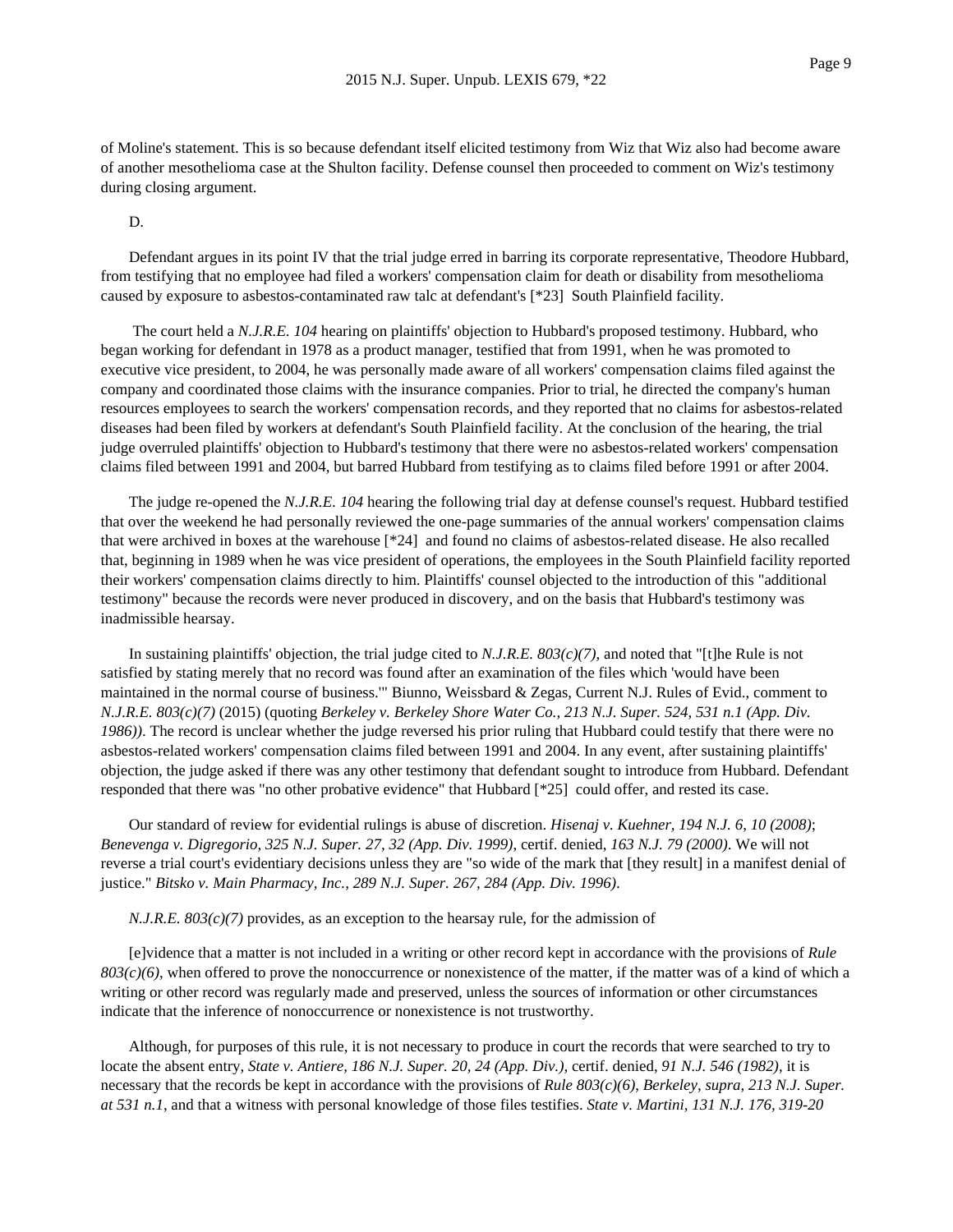*(1993)*. *N.J.R.E. 803(c)(6)*, provides that:

A statement contained in a writing or other record of acts, events, conditions, and, subject to Rule 808, opinions [\*26] or diagnoses, made at or near the time of observation by a person with actual knowledge or from information supplied by such a person, if the writing or other record was made in the regular course of business and it was the regular practice of that business to make it, unless the sources of information or the method, purpose or circumstances of preparation indicate that it is not trustworthy.

Here, defendant failed to establish that the one-page summaries of the workers' compensation claims stored in boxes in a warehouse were prepared in conformity with *N.J.R.E. 803(c)(6)* because there was no evidence as to who prepared them, when they were prepared, or why they were prepared.

Further, even had defendant made the requisite showing under *N.J.R.E. 803(c)(6)*, the exclusion of this testimony was not so prejudicial as to warrant a new trial. First, it appears that Hubbard was not barred from testifying that there were no asbestos-related workers' compensation claims filed between 1991 and 2004, when he had personal knowledge of the claims and when latent cases of mesothelioma might have developed. Moreover, Hubbard admitted that the talc received by defendant's South Plainfield employees was already bagged, and thus, unlike [\*27] the Shulton employees, the South Plainfield workers were not required to handle loose, raw talc. See, e.g., *Lohrmann v. Pittsburgh Corning Corp., 782 F.2d 1156, 1161 (4th Cir. 1986)* ("state of the art as it relates to the health of persons exposed to asbestos products differs considerably for asbestos plant workers dealing with raw asbestos and for persons working in the vicinity of asbestos products"). Therefore this testimony would have had very little probative value.

Accordingly, we conclude that the judge did not abuse his discretion in barring Hubbard from testifying about the nonoccurrence of asbestos-related workers' compensation claims.

#### E.

Defendant next argues in its point V that the judge erred in denying its motions for judgment. Defendant contends that plaintiffs failed to prove that a failure to warn caused Steven's exposure to the asbestos-contaminated product and that exposure to the contaminated talc was a cause of Steven's mesothelioma.

In denying defendant's motion for judgment at the close of plaintiffs' evidence, the trial judge found that a reasonable jury could find that defendant's raw talc contained asbestos and that Steven was exposed to the asbestos-contaminated cosmetic talcum powder, which contained ninety percent raw talc, [\*28] through contact with his father, who worked at the Shulton facility. The judge initially reserved decision on defendant's motion for judgment at the close of all the evidence, and subsequently denied defendant's motion for a JNOV.

A motion for judgment may be made at the close of plaintiff's case, *Rule 4:37-2(b)*, at the close of all the evidence, *Rule 4:40-1*, and after the verdict, *Rule 4:40-2(b)*. All three motions are governed by the same evidential standard: "'[I]f, accepting as true all the evidence which supports the position of the party defending against the motion and according him the benefit of all inferences which can reasonably and legitimately be deduced therefrom, reasonable minds could differ, the motion must be denied. . . .'" *Verdicchio v. Ricca, 179 N.J. 1, 30 (2004)* (alteration in original) (quoting *Estate of Roach v. TRW, Inc., 164 N.J. 598, 612 (2000)* (citations omitted)). See *ADS Assoc. Grp., Inc. v. Oritani Sav. Bank, 219 N.J. 496, 511 (2014)*. We apply the same standard on appeal. *Estate of Roach, supra, 164 N.J. at 612*.

In a products liability, failure-to-warn case, a plaintiff must prove that: (1) the product was defective; (2) the defect existed when the product left the defendant's control; and (3) the defect caused injury to a reasonably foreseeable user. *James v. Bessemer Processing Co., 155 N.J. 279, 296 (1998)* (citation and internal quotation marks omitted); *Coffman v. Keene Corp., 133 N.J. 581, 593 (1993)*.[3] The defect, as alleged in this case, "is the absence of a warning to unsuspecting users [\*29] that the product can potentially cause injury." *Coffman, supra, 133 N.J. at 593-94*. In an asbestos failure-to-warn case, the plaintiff must also prove two types of causation: product-defect causation and medical causation. *Becker v. Baron Bros., 138 N.J. 145, 152 (1994)*; *Coffman, supra, 133 N.J. at 594*; *Hughes v. A.W.*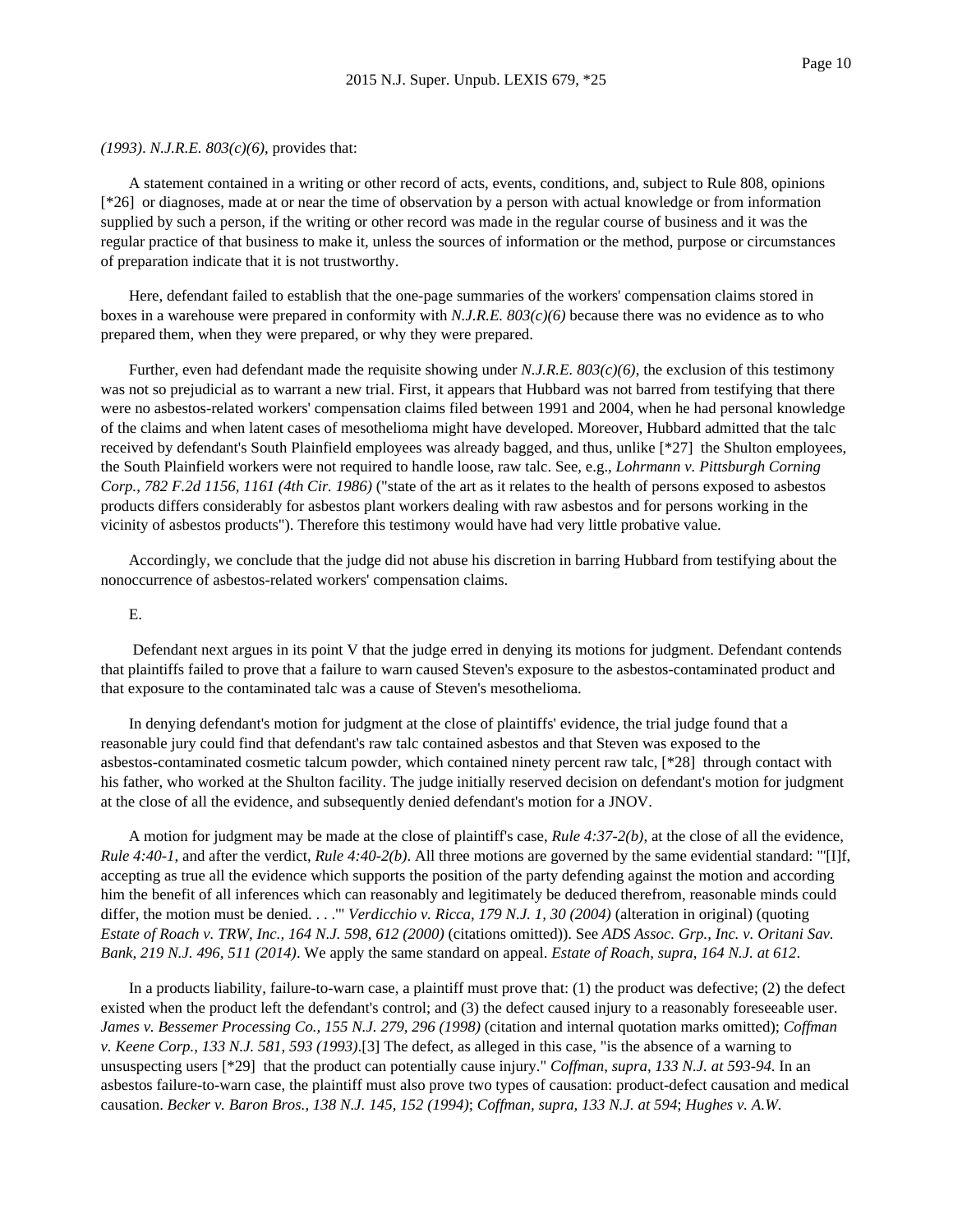*Chesterton Co., 435 N.J. Super. 326, 337 (App. Div.)*, certif. denied, *220 N.J. 41 (2014)*.

## (i) Product-defect causation

Product-defect causation means that the absence of a warning proximately caused the plaintiff's injury. *Becker, supra, 138 N.J. at 152*. In a failure-to-warn case, the plaintiff must prove that the absence of a warning caused injury to a reasonably foreseeable user. *Coffman, supra, 133 N.J. at 594*.

Initially, to prove product-defect causation, plaintiffs must establish that defendant had a duty to warn. *James, supra, 155 N.J. at 297*. "To establish such a duty, the plaintiff must satisfy 'a very low threshold of proof in order to impute to a manufacturer sufficient knowledge to trigger the duty to provide a warning of the harmful effects of its product.'" *Id. at 297-98* (quoting *Coffman, supra, 133 N.J. at 599*). "[T]he nature of the product is an important factor in assessing the reasonableness of defendant's conduct in failing to provide a warning." *Hughes, supra, 435 N.J. Super. at 339*.

Here, plaintiffs met their burden of proving a duty to warn because there was evidence, presented through Fitzgerald, that defendant knew, through its own testing and through independent testing of the products produced by Shulton, [\*30] that the raw talc it supplied Shulton from 1967 to 1975 contained asbestos. There was also evidence that this asbestos-contaminated product was dangerous and thus the absence of a warning rendered it defective. See *Becker, supra, 138 N.J. at 165* (defendants will rarely, if ever, be able to produce any evidence demonstrating that a dangerous asbestos product marketed without a warning is not defective). For example, Fitzgerald testified that raw talc can easily release high levels of asbestos into the air, and that the "aerodynamic nature" of asbestos keeps it suspended in the air for long periods. He estimated that a fifty-pound bag of raw talc containing one-percent asbestiform tremolite would yield a half pound of asbestos, or trillions of asbestos fibers. Moline also testified that there are no safe levels of asbestos exposure, that mesothelioma tends to occur in individuals who have had low levels of exposure, and that there are documented cases in the medical literature of individuals who contracted mesothelioma as a result of exposure to asbestos-contaminated talc.

Moreover, it was undisputed that Wiz was a foreseeable user of the product, and plaintiffs presented evidence that Steven was exposed to the asbestos-contaminated [\*31] product through exposure to his father, who brought the talc dust home on his clothing every day for the first eight years of Steven's life. See *Coffman, supra, 133 N.J. at 606* (manufacturer of product used by employees must "take reasonable steps to ensure that its warning reaches those employees").

## (ii) Medical causation

"[M]edical causation means that exposure to the defendant's asbestos proximately caused the injury." *Becker, supra, 138 N.J. at 152* (alteration in original). To prove medical causation, a plaintiff must show that the exposure to the defendant's asbestos products was a "substantial factor" in causing the injured party's disease. *James, supra, 155 N.J. at 299*. New Jersey courts, as well as courts in a majority of other jurisdictions, look to the "frequency, regularity, and proximity" as pronounced in *Sholtis v. American Cyanamid Co., 238 N.J. Super. 8, 28-30 (App. Div. 1989)*, in order to determine whether the party's exposure to the defendant's asbestos-containing product was a "substantial factor" in causing the alleged injury. *James, supra, 155 N.J. at 302-04*; *Hughes, supra, 435 N.J. Super. at 337*; *Provini v. Asbestospray Corp., 360 N.J. Super. 234, 239 (App. Div. 2003)*.

The frequency, regularity, and proximity test "'is not a rigid test with an absolute threshold level necessary to support a jury verdict.'" *James, supra, 155 N.J. at 302* (quoting *Tragarz v. Keene Corp., 980 F.2d 411, 420 (7th Cir. 1992))*. "[T]he phraseology should not supply 'catch words[]' [and] the underlying concept should not be lost." *Sholtis, supra, 238 N.J. Super. at 29*. However, "liability should not be imposed [\*32] on mere guesswork," and the "'[i]ndustry should not be saddled with . . . open-ended exposure based upon a casual or minimum contact.'" *Hughes, supra, 435 N.J. Super. at 345* (quoting *Sholtis, supra, 238 N.J. Super. at 29* (citation and internal quotation marks omitted)).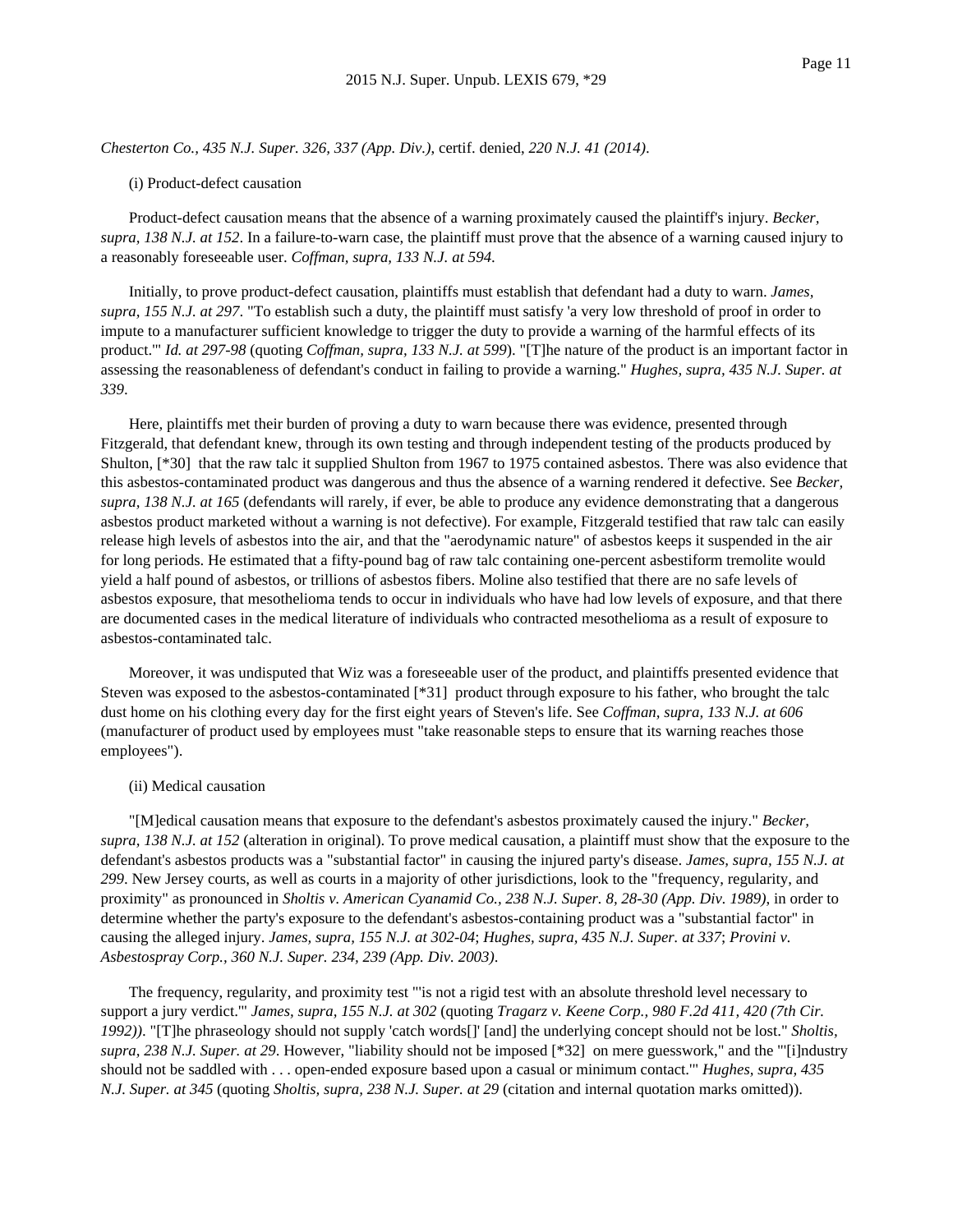Here, it was undisputed that from 1967 to 1975, defendant supplied ninety-nine percent of the raw talc used at the facility, and during that time, Wiz regularly worked directly with the injury-producing element (the contaminated friable dust) of that product. See *Hughes, supra, 435 N.J. Super. at 345* ("We have required that plaintiffs present proof the injured party has had such exposure to specific products manufactured or sold by the defendant."). It was also undisputed that from birth to age eight, Steven was exposed to defendant's asbestos-contaminated talc on a regular and frequent basis through contact with his father. His mother also laundered Wiz's talc-dust-coated work clothes in close proximity to her son. Further, Moline testified that such low-level bystander exposure can cause mesothelioma.

Viewed in its totality, we conclude that plaintiffs presented sufficient evidence to establish Steven's bystander exposure to defendant's asbestos-contaminated raw talc under the frequency, regularity, and proximity test as established [\*33] in *Sholtis, supra, 238 N.J. Super. at 29*. Consequently, we find no error in the trial court's denial of defendant's motions for judgment.

#### F.

Defendant argues in its point VI that the trial judge committed plain error in allowing plaintiffs to testify about their financial circumstances and their disputes with their insurance carrier, because the testimony invited the jury to consider issues that were not part of the case and to render a verdict based on sympathy. In the context in which this testimony was introduced, we discern no plain error.

Steven testified without objection that he returned to work before he had fully recovered because, as a sole proprietor of a business, he did not get paid while he was not working and he had to "pay the bills." He also testified, without objection, that he borrowed \$20,000 from his father to pay for his surgery because plaintiffs were "fighting with the insurance company" over coverage, and he borrowed money from his in-laws to pay the bills while he was not working. In response to a jury question, Steven testified, again without objection, that their insurance had paid for between twenty and thirty percent of the cost of his surgery.

Similarly, Linda testified, without objection, [\*34] that their insurance company would not pay for a PET scan because Steven's disease was "too advanced," and that Steven had "another fight on his hands" to get the insurance company to cover his treatment. As to this testimony, the trial judge sua sponte raised the issue of a limiting instruction, and instructed the jury, in accord with defendant's draft limiting instruction, that:

[A]s you may recall, the plaintiff, Linda . . . testified regarding . . . an insurance denial letter. I'm instructing you that this letter is solely admitted . . . into evidence to show why Steven . . . has not undergone any further treatment for his condition.

This [] letter is not to be considered as proof of the potential terminal nature of his illness or for the purposes of medical expenses.

Relevant evidence is defined as evidence "having a tendency in reason to prove or disprove any fact of consequence to the determination of the action." *N.J.R.E. 401*. Unless otherwise provided by rule or law, "all relevant evidence is admissible." *N.J.R.E. 402*. Relevant evidence may be excluded if its probative value is substantially outweighed by the risk of "undue prejudice." *N.J.R.E. 403*. Trial courts are granted broad discretion in determining the [\*35] relevance of evidence and whether its probative value is substantially outweighed by its prejudicial nature. *Verdicchio, supra, 179 N.J. at 34*.

Because defendant did not object to the admission of this testimony, it must show plain error, which is error "of such a nature as to have been clearly capable of producing an unjust result[.]" *R. 2:10-2*. Moreover, defense counsel's failure to object suggests he did not perceive the information to be prejudicial and deprived the judge of an opportunity to weigh the evidence under *N.J.R.E. 403*. *Bradford, supra, 283 N.J. Super. at 573*.

Here, the evidence of plaintiffs' financial circumstances was relevant, and therefore admissible under *N.J.R.E. 402*,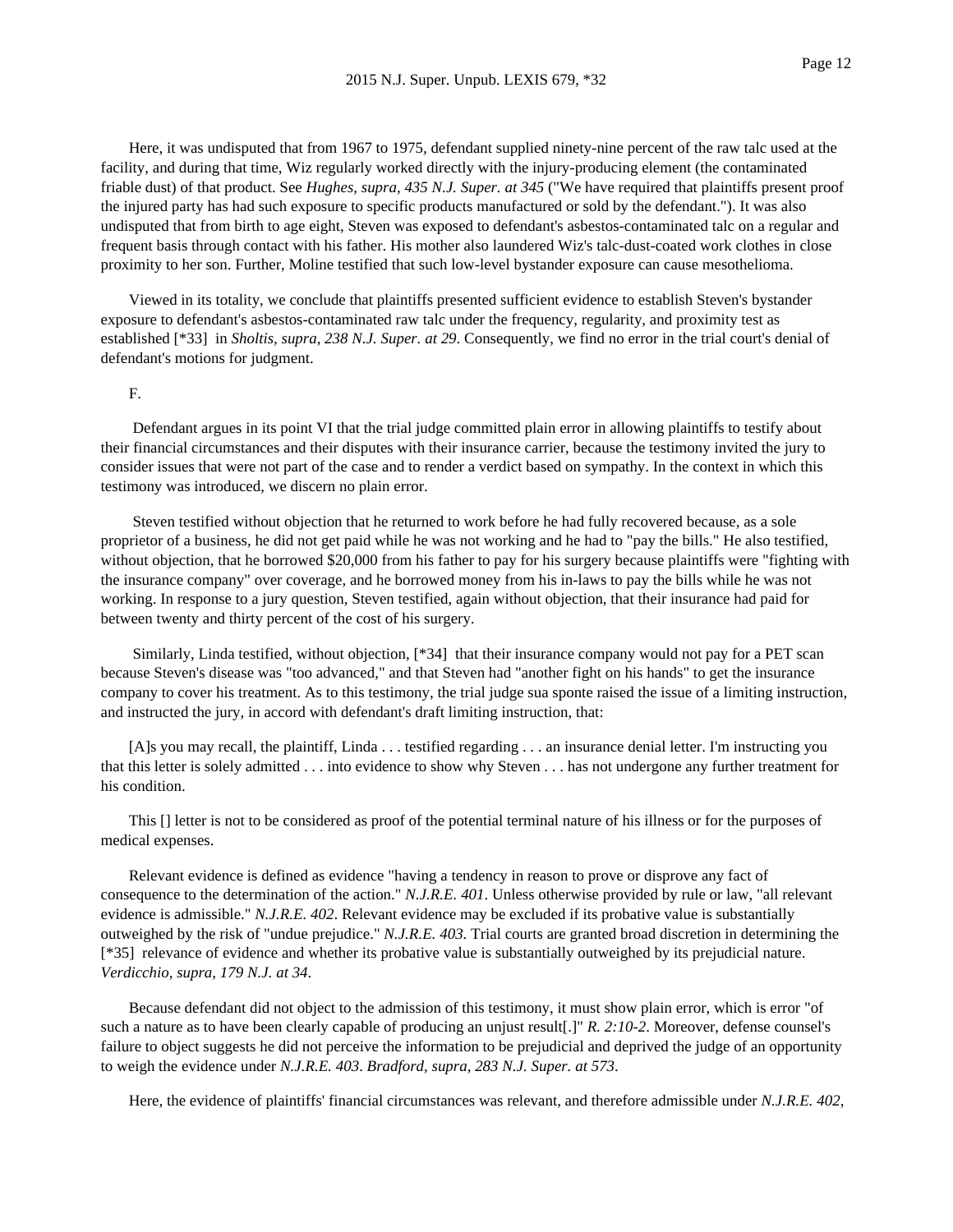as to their damages claim because it explained why Steven returned to work just four months after his surgery and before he had fully recovered. Without this evidence, the jury might have inferred that Steven had fully recovered at that time, and discounted his damages accordingly. The judge also correctly instructed the jury as to the basis for awarding compensatory damages, and specifically instructed that "sympathy must play no role or part in your thinking."

*N.J.R.E. 411* provides that "[e]vidence that a person was or was not insured against liability is not admissible on the issue of that person's negligence [\*36] or other wrongful conduct." However, the exclusionary aspect of *N.J.R.E. 411* is limited, and the rule "does not require the exclusion of evidence of insurance against liability when offered for another purpose, such as proof of agency, ownership, control, bias, or prejudice of a witness."

In the present case, the evidence as to the problems plaintiffs experienced in obtaining coverage from their insurance carrier was relevant as to why Steven had not undergone any further treatment, as the judge properly charged. Moreover, any prejudice to defendant was cured by the trial judge's cautionary instruction regarding coverage of the PET scan.

Additionally, the judge specifically instructed the jury that plaintiffs' claim "does not include any claims for medical expenses or for lost wages. Therefore, in determining the reasonable amount of damages due to the plaintiff, you shall not speculate about medical expenses or lost wages that the plaintiff may have had." Hence, on these facts, and given the court's cautionary instruction, the trial court did not commit plain error in allowing plaintiffs to testify about their financial circumstances and their disputes with their insurance carrier over coverage. [\*37]

To the extent that we do not specifically address defendant's remaining points, we conclude that they lack sufficient merit to warrant discussion in a written opinion. *R. 2:11-3(e)(1)(E)*.

Affirmed.

[1] We have been advised that plaintiffs' claims against all other defendants have been settled or dismissed.

[2] Another method of showing "exceptional circumstances," which is not applicable here, is to establish "there are no other available experts, other than the adversary's, in the same field or subject area." *Moore v. Kantha, 312 N.J. Super. 365, 376 (App. Div. 1998)*. There is also no indication that Millette performed his consulting functions in a manner that would remove the protection afforded by *Rule 4:10-2(d)(3)*. See *In re Long Branch Manufactured Gas Plant, 388 N.J. Super. 254, 269 (Law Div. 2005)* (consulting expert performed a public relations role).

[3] The asbestos claims asserted in this case fall within the "environment tort" exception to the Product Liability Act (PLA), *N.J.S.A. 2A:58C-1* to -11.